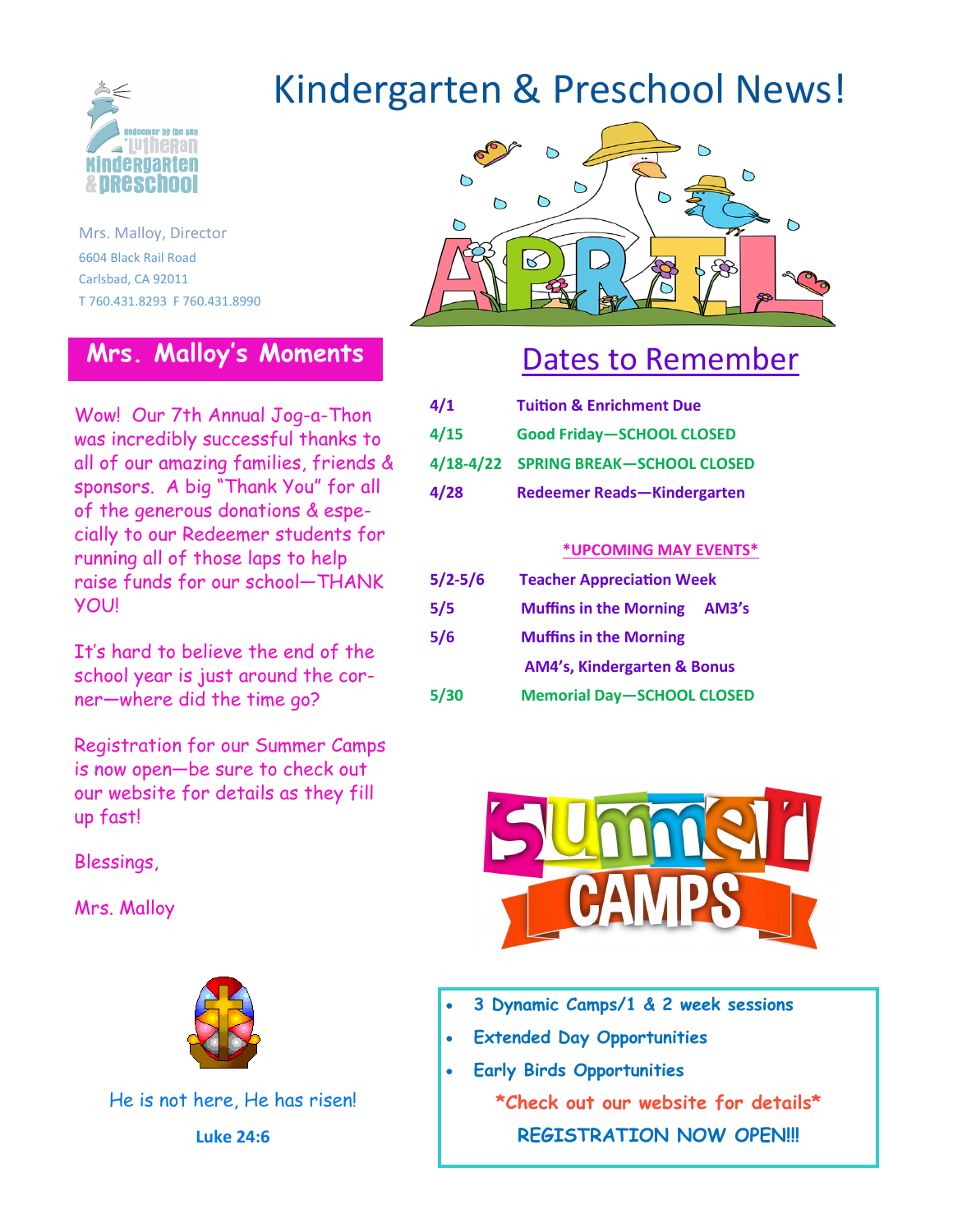

#### **May**

### **Lunch Bunch/Enrichment/Early Birds**

- **Sign-up is ONLINE ONLY!**
- **May form will be on school website 4/15 thru 4/24 Only—WATCH FOR IT!**
- **It is imperative that you submit your form quickly every month as programs fill fast and placement is not guaranteed!**
- **NO ANNUAL SIGN-UPS**
- **All Lunch Bunch & Enrichment sign-ups are paid for in advance and are included in your monthly tuition invoice.**
- **There are no credits or make-ups for missed classes including both regular classes and all Enrichment.**



**Redeemer Kindergarten** 

**Reads "100" Books**

**Medal Ceremony**

 Room 5 April 28th @ 2:00pm Room 6 April 28th @ 2:00pm

### **PLEASE CHECK YOUR EMAIL**

**FOR YOUR INVOICE!**

**Accounting questions? Please email our accountant Amy Irving at:** 

**accounting.redeemerpreschool@yahoo.com**

**Tuition is DUE on the 1st and LATE after the 5th of every month—Please read the contract you signed at registration.**

**Tuition check should be made payable to Redeemer Preschool and be sure to include your child's name. PLEASE PLACE CHECK IN BOX LOCATED IN LOBBY!** 

**Thank you**

#### **Questions???**

**Please Contact:**

**Mrs. Malloy, Director** Director@redeemerbythesea.org **Rhonda Sutherlin, Office Coordinator** MissRhonda@redeemerbythesea.org

**Amy Irving, Accounting**

Accounting.redeemerpreschool@yahoo.com



**VACATION BIBLE SCHOOL** 

 $9:00$  am-Noon Ages 4-9 **Registration Opens** April 11th at www.redeemerbythesea.org

**Church** June 27th-July 1st